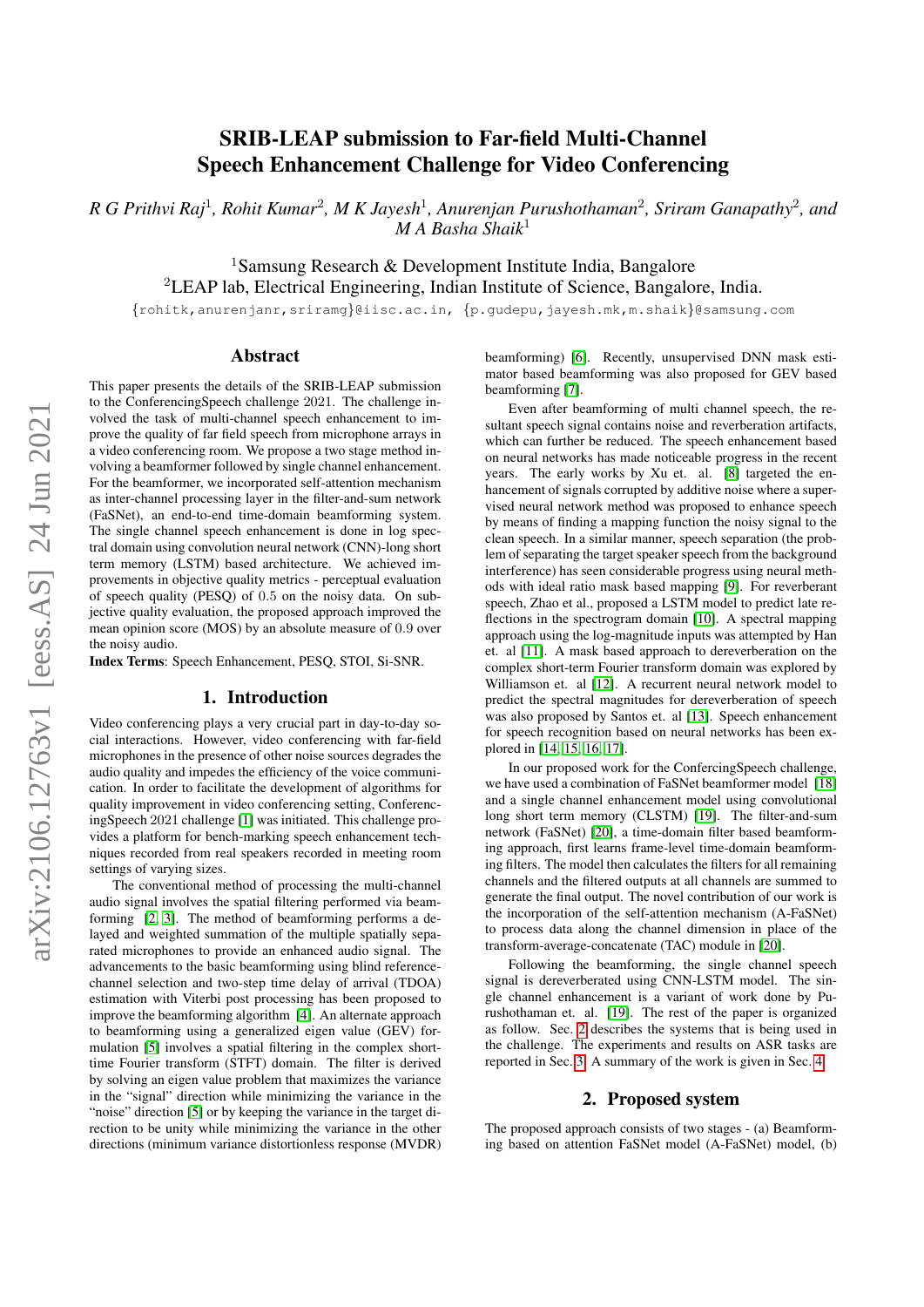<span id="page-1-1"></span>

Figure 1: *(left) Single stage FaSNet with self-attention (b) Self-attention module. Here, NCC corresponds to normalized cross correlation and DPRNN corresponds to dual path recurrent neural network.*

Single channel neural enhancement.<sup>[1](#page-1-0)</sup>

### 2.1. A-FaSNet Model

FaSNet is a time-domain filter-and-sum neural beamformer that uses trained filters to denoise and combine multichannel audio. In this work, inspired by the single-stage FaSNet with TAC architecture proposed in [\[20\]](#page-4-19), we propose using a self-attention layer in the FaSNet model (shown in Fig. [1\)](#page-1-1).

The proposed architecture has three main components, (i) context compression, (ii) DPRNN (Dual Path Recurrent Neural Network), and (iii) context decompression.

### *2.1.1. Context Compression*

The input multi-channel speech passes through an encoder network which consists of a 1-D convolution network followed by a RNN layer. We considered audio signals of length 4 sec for training and testing, and the sampling frequency used is 16kHz. The number of channels is fixed as 8. The input data of dimension  $8 \times 64000$  (# Channels  $\times$  # samples per channel) is passed to a 1-D convolution block which has 64 convolution kernels of size 256. The stride used is 128. This encoder network converts the data into a tensor of dimension  $(8 \times 64 \times 502)$ . For each frame of the encoded data, four contextual frames from either side are added, making the encoder output dimension  $(8 \times 64 \times 5 \times 502)$ . By fixing the first encoded channel as reference, normalized cross correlation (NCC) is calculated between the reference channel and the other channels. The encoded multi-channel data is passed through a LSTM network and appended with NCC features. The resulting embeddings are passed to the next phase of the model.

### *2.1.2. DPRNN With Self-Attention Layer*

The embeddings from different channels are passed through a DPRNN layer (as shown in Fig. [1](#page-1-1) (left)). The DPRNN splits a sequential input into chunks with overlaps.

The A-FaSNet model contains attention layers between all the DPRNN layers for inter-channel processing. We tailor the attention scheme similar to the one proposed in [\[21\]](#page-4-20) which used multi thread dot product attention. The attention layer combines DPRNN states of different channels.

Let  $Z = [z_0, ..., z_{T-1}]$  denote the input tensor, where  $z_t \in R^{h_{size}}$  is the DPRNN state for time t while C denotes

the number of channels and hidden layer size. Let the number of attention heads be  $D$ . For each attention head, the input features are transformed into query  $(Q)$ , key  $(K)$ , and value  $(V)$ embedding sub-spaces of dimension E as follows:

$$
Q_t^i = W_Q^i z_t + b_Q^i
$$
  
\n
$$
K_t^i = W_K^i z_t + b_K^i
$$
  
\n
$$
V_t^i = W_V^i z_t + b_V^i
$$

The matrices  $Q_t^i$ ,  $K_t^i$  and,  $V_t^i$  denote the query, key, and value matrices, respectively, for the  $i^{th}$  attention head at time t. Within each attention head, a product of the query and key matrices is computed which gives the cross-channel similarity. At the output of each attention head, a soft-max layer is applied. The attention matrix is given as,

$$
A_t^i = \text{softmax}((Q_t^i)^T K_t^i)
$$

The value matrix is multiplied by to give attention matrix give the inter mediate output  $u_i$ .

$$
y_t^i = V_t^i (A_t^i)^T
$$

Each  $y_i$  is passed through a fully connected network with rectified linear unit (ReLU) activation to generate the attention layer's output  $z_i$ .

#### *2.1.3. Context Decompression*

The outputs of each DPRNN channel are overlapped and added and passed through the LSTM layer, followed by applying a 1-D convolution. These operations will result in tensor which acts as a beamforming filter as it is multiplied with the context encoded data of the reference channel to give a beamformed single channel data. This tensor is passed through a decoder block consisting of 1-D transposed convolution [\[22\]](#page-4-21) which will convert the tensor  $\left[1, 64, 502\right]$  to  $\left[1, 64000\right]$  array. This is the final beamformed signal.

### *2.1.4. Training of The Model*

The training target is kept as non-reverberant clean speech. The model is trained using the Scale Invariant Signal to Noise Ratio (SI-SNR) cost function [\[20\]](#page-4-19).

<span id="page-1-0"></span><sup>1</sup>Contact authors: Rohit Kumar, Jayesh MK.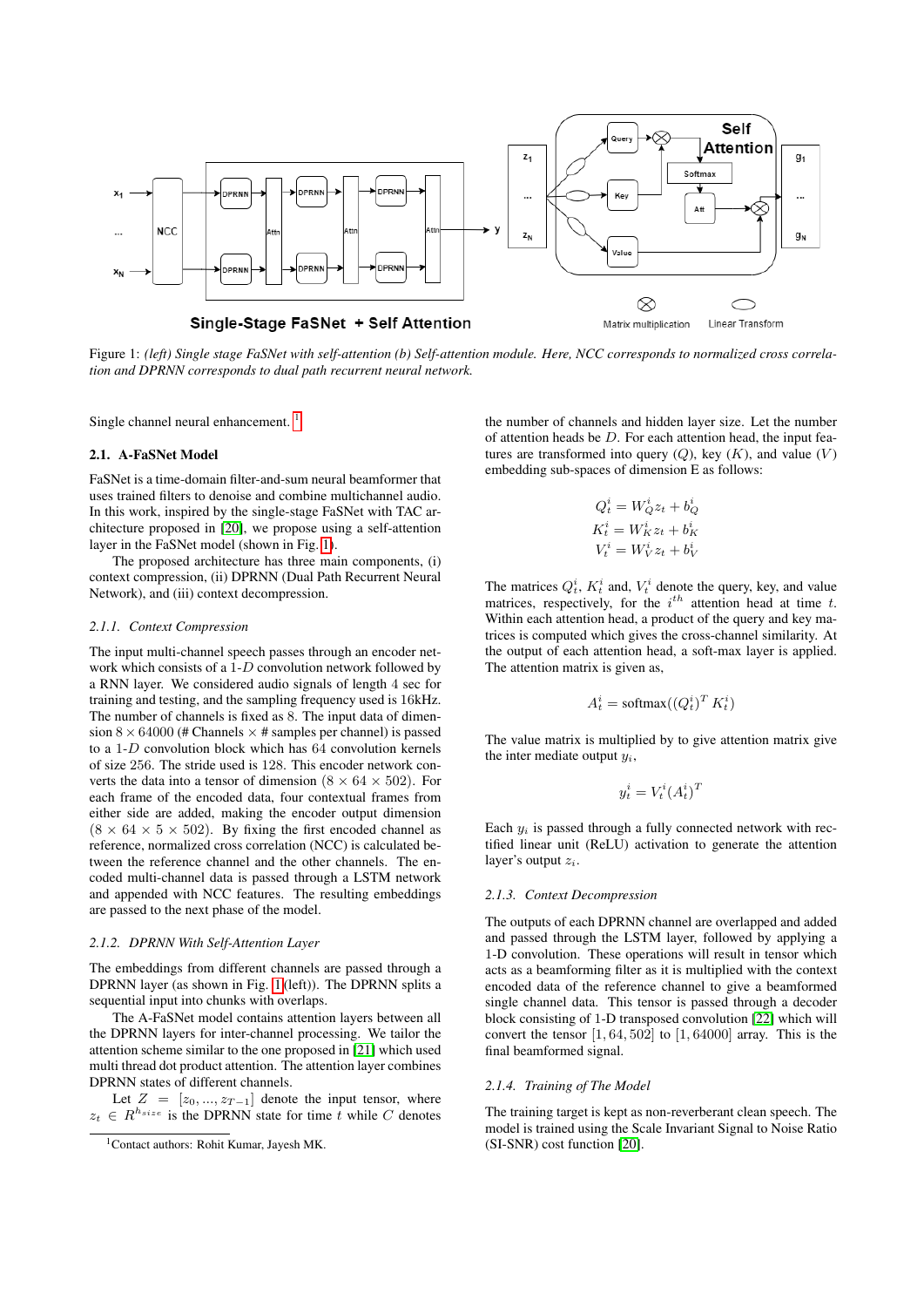<span id="page-2-1"></span>

Figure 2: *Block schematic of the single channel neural enhancement model.*

#### 2.2. Single Channel Neural Speech Enhacement

Let  $z(t)$  denote the output of the A-FaSNet beamformed signal. The clean reference signal is denoted by  $x(t)$ . Let  $\mathbf{X}(k, n)$  and  $\mathbf{Z}(k, n)$  denote the short time Fourier transform (STFT) of the clean reference and the beamformed signal respectively, where  $k$  denotes the frequency bin index and  $n$  denotes the frame index. Then,

$$
\mathbf{R}(k,n) = \log|\mathbf{X}(k,n)| - \log|\mathbf{Z}(k,n)|,\tag{1}
$$

where  $\mathbf{R}(k, n)$  is the log magnitude residual STFT.

In the enhancement model shown in Fig. [2,](#page-2-1) the input is the log magnitude STFT of beamformed signal. Once this prediction is achieved, the estimate  $\hat{\mathbf{R}}(k, n)$  can be added to the beamformed signal  $\mathbf{Z}(k, n)$  to obtain the clean reference signal i.e.,  $\hat{\mathbf{X}}(k, n)$ . A similar analogy is the spectral subtraction model where the noise and clean power spectral density (PSD) gets added in noisy speech PSD. If Gaussian assumptions are made for PSD components [\[23\]](#page-4-22), the Wiener filtering approach to noisy speech enhancement provides the minimum mean squared error, where the noisy PSD is multiplied by the gain of the filter. In a similar manner, we pose the single channel enhancement problem as an gain estimation problem. The gain in this case is the ratio of the magnitude STFT of clean signal to the magnitude STFT of beamformed signal. This gain estimation is achieved using a deep neural network model having a CLSTM architecture. Following the model training, the speech enhancement is achieved by multiplying (adding) the estimated gain with the (log) magnitude STFT of the beamformed signal.

# 3. Experiments and Results

### <span id="page-2-0"></span>3.1. Dataset

The clean training speech data is derived from four open source speech databases: AISHELL-1 [\[24\]](#page-4-23), AISHELL-3 [\[25\]](#page-4-24), VCTK [\[26\]](#page-4-25), and Librispeech [\[27\]](#page-4-26). The speech utterances with SNR larger than 15 dB are selected for training. The total duration of clean training speech is around 550 hours. The image method is performed to simulate room impulse response (RIR). The room size ranges from  $3 \times 3 \times 3$  m<sup>3</sup> to  $8 \times 8 \times 8$  m<sup>3</sup>. The microphone array is randomly placed in the room with height ranges from 1.0 to 1.5 m. This generates a total of around 20, 000 RIRs.

The development test set could be categorized into three parts: simulated recordings, semi-real recordings, and real speaker recordings. The 1, 624 clean speech recordings selected from AISHELL-1, AISHELL-3, and VCTK and the 800 noise samples selected from music and speech noise (MUSAN) corpus are used for the generation of simulation recordings. The semi-real recordings consists of 2.35 hours of playback English speech segments and 2.31 hours of real speaker's Chinese speech segments. There are more than 200 real recordings, which are from 12 real speakers and their ages range from  $18 - 50$  years old.

#### 3.2. Training of A-FaSNet model

The single-stage fasnet model is trained as described in [\[20\]](#page-4-19) with self-attention replacing the TAC block. Normalized crosscorrelation (NCC) between channels is used as inter-channel feature and is fed to the model. The window size of 16ms with 16ms of context on either side is used for each frame with frame shift of 8ms.

Though the FaSNet model is used for multi speaker speech separation, for the enhancement task we use single speaker output. Self attention layer implemented across channel dimension has 64 dimensional embedding spaces and 2 attention heads.

The model is trained for 30 epochs with learning rate set to 0.0001 and weight decay to 1e-5. We use Adam optimization and a batch size of 4 waveforms with zero padding of the inputs, implemented in PyTorch version 1.2.0.

### 3.3. Training of Enhancement Network

The block schematic of the enhancement model is shown in Fig. [2.](#page-2-1) The input to the enhancement model is the log magnitude STFT of beamformed speech. The model is trained to learn the residual gain which is the ratio of the clean magnitude STFT (clean speech signal) with the beamformed signal magnitude STFT. For training, for every noisy audio file, we have access to its corresponding clean audio file in simulated setting. At the input, we use the beamformed output from the FaSNet architecture and perform STFT with Hanning window of size 320 samples with an overlap of 160 samples, and perform 512 point STFT on those samples.

The architecture of the neural model is based on convolutional long short term memory (CLSTM) networks with 3.2 million parameters. The input 2-D data of sub-band envelopes are fed to a set of convolutional layers where the first two layers have 32 filters each with kernels of size of  $5 \times 21$ . The next two CNN layers have 64 filters with  $3 \times 41$  kernel size. All the CNN layer outputs with ReLU activation are zero padded to preserve the input size and no pooling operation is performed. The output of the CNN layers are reshaped to perform time domain recurrence using 2 layers of LSTM cells. The first LSTM layers have 512 cells while the last layer has 257 cells corresponding to the size of the target signal. The training criteria is based on the mean square error between the target and predicted output. The model is trained with stochastic gradient descent using Adam optimizer. These enhanced magnitude STFT is combined with the original phase of the beamformed signal to perform inverse STFT. This generates the time domain audio signal back.

#### 3.4. Performance Metrics

The main aspects of interest for speech enhancement is quality and intelligibility. The speech quality is largely subjective [\[28\]](#page-4-27) and can be defined as the result of the judgement based on the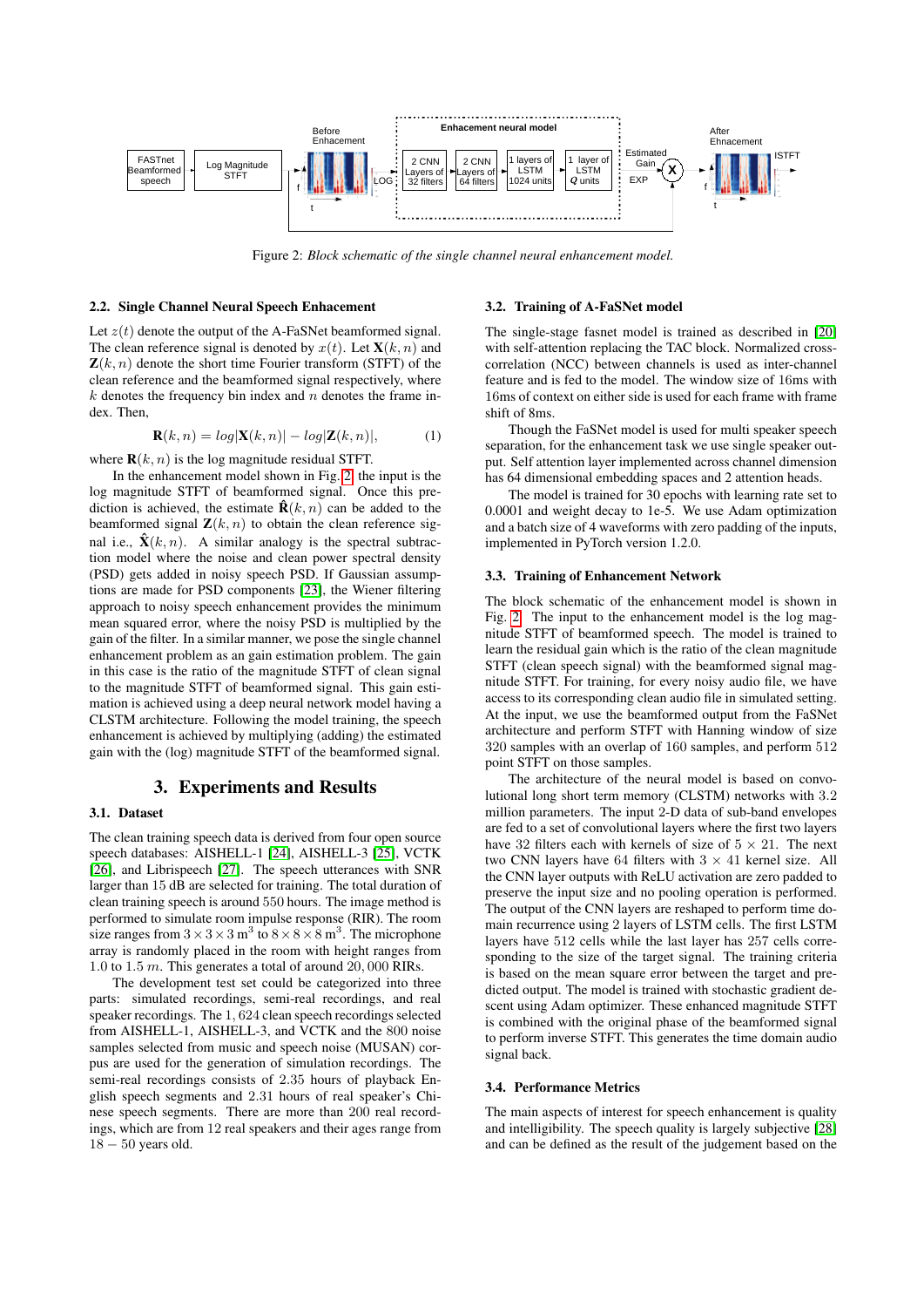<span id="page-3-2"></span>

| Dev set (simulated data) | Array             |                                                 | PESQ  | <b>STOI</b> | Si SNR |
|--------------------------|-------------------|-------------------------------------------------|-------|-------------|--------|
| Single MA                |                   | <b>Noisy</b>                                    |       | 0.824       | 4.566  |
|                          | Circular          | Enhanced (baseline)                             |       | 0.888       | 9.248  |
|                          |                   | A-FaSNet (Proposed method)                      |       | 0.853       | 7.71   |
|                          |                   | A-FaSNet + Neural Enhancement (Proposed method) | 1.972 | 0.863       | 7.71   |
|                          | Linear uniform    | <b>Noisy</b>                                    |       | 0.829       | 4.720  |
|                          |                   | Enhanced (baseline)                             |       | 0.893       | 4.720  |
|                          |                   | A-FaSNet (Proposed method)                      |       | 0.857       | 7.89   |
|                          |                   | A-FaSNet + Neural Enhancement (Proposed method) |       | 0.867       | 7.88   |
|                          | Linear nonuniform | <b>Noisy</b>                                    |       | 0.823       | 4.475  |
|                          |                   | Enhanced (baseline)                             |       | 0.888       | 9.159  |
|                          |                   | A-FaSNet (Proposed method)                      |       | 0.854       | 7.74   |
|                          |                   | A-FaSNet + Neural Enhancement (Proposed method) | 1.984 | 0.864       | 7.74   |

Table 1: *Comparison of various objective speech evaluation metrics across models.*

<span id="page-3-1"></span>Table 2: *The subjective evaluation results on Eval Data set for the proposed method (submitted for the challenge), the baseline system and the noisy signal in terms of mean opinion score (MOS), S-MOS, dMOS, N-MOS and, CI .*

| Eval set (real data) | <b>MOS</b> | S-MOS | N-MOS | 95\%CI |
|----------------------|------------|-------|-------|--------|
| <b>Noisy</b>         | 2.56       | 2.93  | 3.03  | 0.02   |
| Baseline             | 3.43       | 3.55  | 3.48  | 0.03   |
| Proposed             | 3.45       | 3.38  | 3.36  | 0.04   |

characteristics that allow to perceive speech according to the expectations of a listener. The intelligibility can be considered a more objective attribute, because it refers to the speech content [\[29\]](#page-4-28). We use MOS (Mean Opinion Score) for subjective scoring which is a 5 point scale ranging 1 (highly distorted) to 5(excellent).

The MOS results are tabulated in Table [2.](#page-3-1) The table contains the following subjective measures:

- MOS: Determination of subjective global MOS.
- S-MOS: Determination of subjective speech MOS (S-MOS) where the listener is asked to attend only to the speech signals.
- N-MOS: Determination of subjective noise MOS (N-MOS) where the listener is asked to attend only to the background.

Table [2](#page-3-1) also contains CI (Confidence Interval) of MOS score. As seen in the Table [2,](#page-3-1) the proposed approach yields significant improvements over the baseline system published by the organizers. In particular, the global MOS score improves by an absolute measure of 0.9 on the subjective evaluation over the noisy audio. This proposed model involving A-FaSNet based beamforming with the single channel enhancement pipeline also fares well when comparing with the enhanced baseline. The results are also consistent in other metrics like S-MOS and N-MOS.

For objective score evaluation, the perceptual evaluation of speech quality (PESQ) [\[30\]](#page-4-29), short-time objective intelligibility measure (STOI) [\[31\]](#page-4-30) and scale invariant-signal to noise ratio (SI-SNR) are used as metrics. We would like to note here that many of these objective quality metrics are more suited for noise suppression objective (additive noise) as supposed to reverberation artifacts in far-field speech (convolutive noise).

The objective quality measurement results are given in Table [1.](#page-3-2) Here, we have computed the PESQ score on the development data shared by the organizers. We observe that, with the proposed A-FaSNet model, we obtain some gains in the PESQ score over the noisy signal, and there are further improvements that can be seen when we apply single channel enhancement on that. Also one thing to observe is that, even though our proposed model's PESQ score is less than the baseline development set which is composed of simulated data, it is performing better than the baseline model on evaluation set based on the subjective scores shared by the organisers. As mentioned previously, eval dataset composed of only real recordings, so we can infer that our proposed system is performing better than the baseline system in dealing with real scenarios.

## 3.5. Model Parameters And Real time factor

FaSNet with Attention Model has 4 million parameters, while the single channel enhancement residual network has 3.76 M parameters totalling to 7.76 M parameters. The the average time required by a Tesla V100 SXM2 with 32 GB RAM to process 1 second audio is 6 ms whereas the same for single channel enhancement module is 2.6 ms. Thus, the proposed methods are about 100 times real time.

### 4. Conclusions

<span id="page-3-0"></span>The proposed FaSNet with attention gave promising results for beamforming task. This approach combined with the single channel enhancement methods further improved the speech quality. Several objective and subjective evaluation results highlight the benefits from the proposed modeling framework. This research work has been done only for study purpose.

## 5. Acknowledgments

We thank the organizers of the ConferencingSpeech 2021 for providing the data, baseline system results and for subjectively evaluating the final system submission and the baseline system.